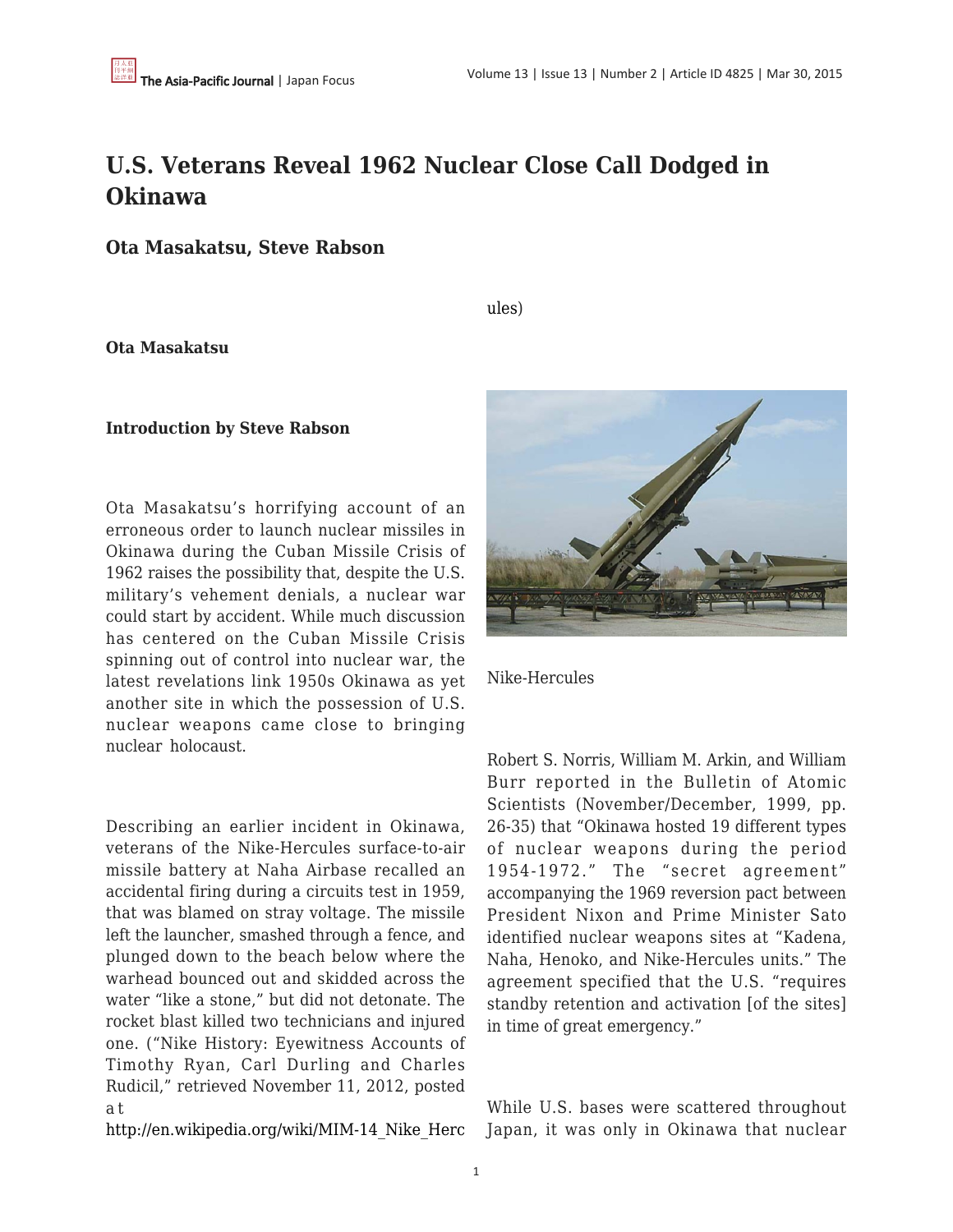

weapons were stored and warheads mounted on rockets. This was one, and perhaps the most dangerous, way that the disproportionate burden carried by this small island prefecture, where two-thirds of the total U.S. military presence in the country remains, weighed so heavily. Along with the risk of "reactivation" is the troubling possibility of serious environmental hazards at former nuclear sites in Okinawa. These include the village of Henoko, now also threatened by the planned construction of a U.S. Marine airbase in the face of deep Okinawan opposition from the grassroots to the Governor.

Steve Rabson is professor emeritus of East Asian studies, Brown University, and a Japan Focus associate. His latest book is The Okinawan Diaspora in Japan: Crossing the Borders Within (University of Hawaii Press, 2012). He was stationed in Okinawa as a U.S. Army draftee during 1967-68.

## **Okinawa and atom bombs: A Timeline (by Jon Mitchell)**

1945 - U.S. military seizes control of Okinawa on June 23rd, fighting continues for several months

1952 - Treaty of San Francisco ends U.S. occupation of mainland Japan but affirms continued U.S. military rule over Okinawa

1954 - crew of the Lucky Dragon #5 are irradiated when the U.S. tests a powerful Hbomb at Bikini in the Pacific. More than 30 million Japanese people sign a petition in protest. U.S. military secretly stations first nuclear weapons on Okinawa

1956 - Ryukyu Assembly of Elected Officials demands the withdrawal of all nuclear weapons from the island

1962 - first of four Mace missile sites becomes operational at Bolo Point, Okinawa.

1965 - U.S. loses hydrogen bomb from the U.S.S. Ticonderoga 130 km off Okinawa's coast

1966 - Iejima Island residents successfully block the deployment of Nike nuclear missiles

1967 - PM Sato Eisaku first suggests Japan's three non-nuclear principles - not to possess, manufacturer or allow the introduction of atomic weapons

1968 - B-52 crashes near nuclear warhead bunkers on Kadena Air Base

1969 - Japan and the U.S. conclude a secret agreement which allows America to reintroduce nuclear weapons to Japan during times of crisis

1971 - Washington demands Tokyo help to pay for the removal of nuclear arms from Okinawa the first official U.S. admission of the presence of nuclear weapons on the island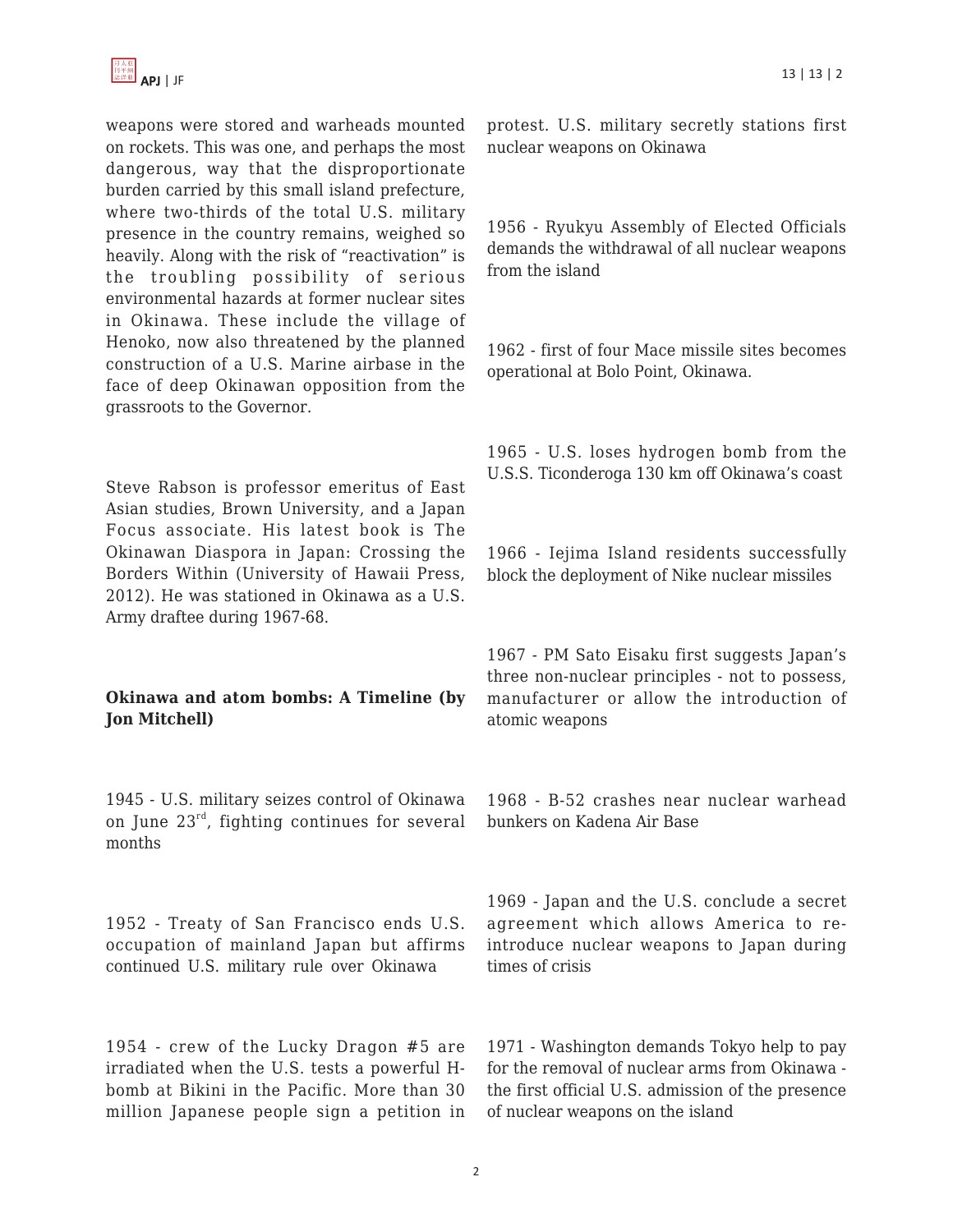1972 - Okinawa reverts to Japanese administrative control with U.S. military bases intact

## **U.S. Veterans Reveal 1962 Nuclear Close Call Dodged in Okinawa**

At the final moment of the Cuban Missile Crisis in October 1962, the U.S. nuclear missile men in Okinawa received a launch order which was later found to have been mistakenly issued, according to testimonies by former U.S. veterans given to Kyodo News.

In the fall of 1962, the Soviet Union introduced nuclear missiles into Cuba from where Moscow could target the mainland of the United States. U.S. President John F. Kennedy and his top advisers then seriously considered military options as a countermeasure, and the two superpowers were on the brink of nuclear exchanges.

The testimonies by the veterans, who gazed into the "abyss" of a nuclear war, shed new historical light on a nuclear close call which could have triggered the use of nuclear weapons, highlighting the potential risk of an accidental nuclear launch.

According to John Bordne, 73, former member of the 873rd Tactical Missile Squadron of the U.S. Air Force, several hours after his crew took over a midnight shift from 12 a.m. on Oct. 28 in 1962 at the Missile Launch Control Center at Yomitan Village in Okinawa, a coded order to launch missiles was conveyed in a

radio communication message from the Missile Operations Center at the Kadena Air Base.

Another former U.S. veteran who served in Okinawa also recently confirmed on condition of anonymity what Bordne told Kyodo News in an interview last summer and in following email exchanges. Bordne has mentioned the incident in an unpublished memoir based on his diary.

Eight "Martin Marietta Mace B" nuclear cruise missiles were deployed at that time at the Yomitan missile site, called "Site One Bolo Point" by U.S. military personnel. Bordne, who currently lives in Blakeslee, Pennsylvania, was one of seven crew members there.





There were a total of four Mace B sites in Okinawa including Bolo Point. Each site had eight missiles which were commanded and controlled by the Missile Operations Center at Kadena.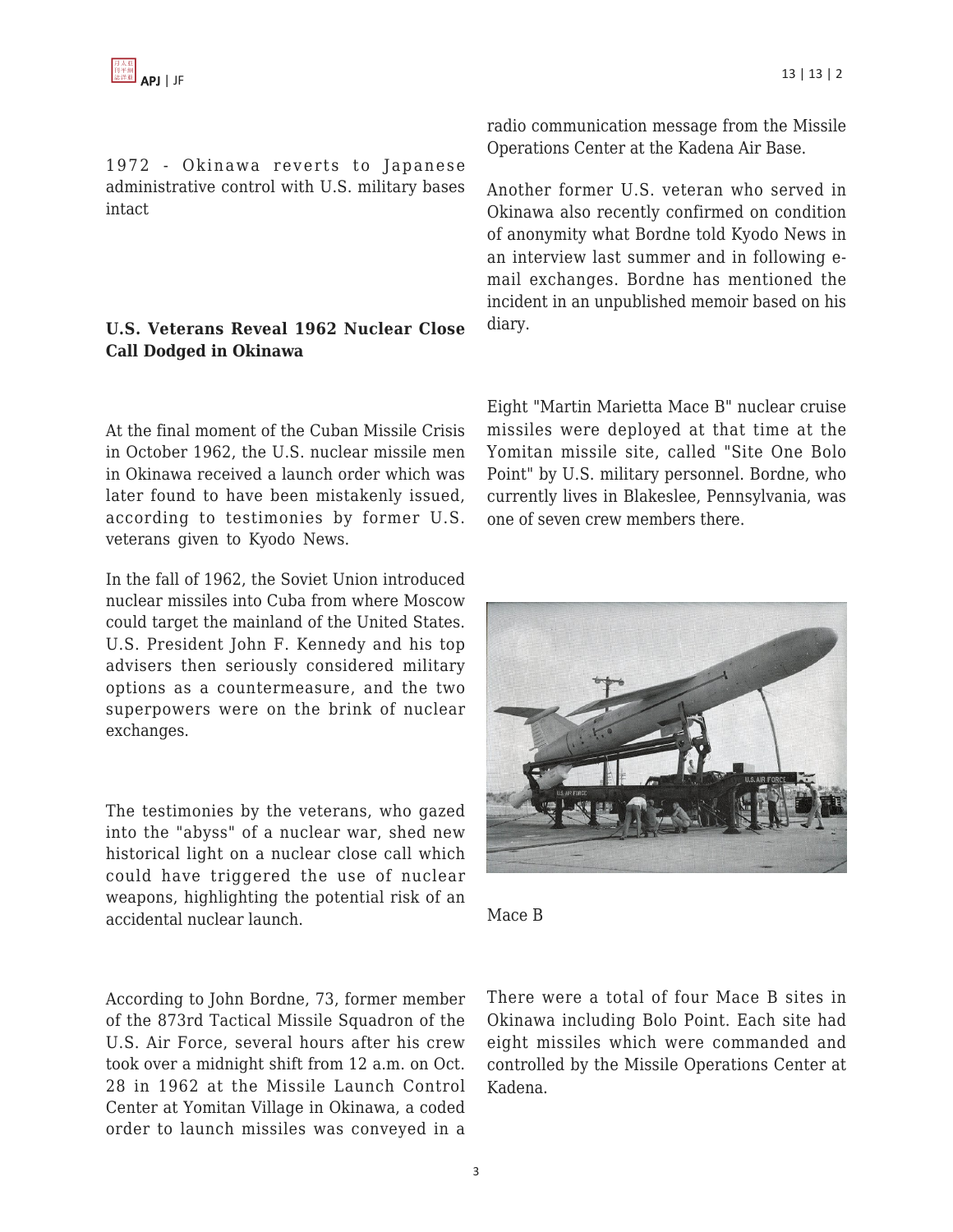The main daily mission of Bordne, one of the flight-control specialists called Mech2, was to maintain the ready-to-launch status of Mace B missiles. Normally, once they started an eighthour shift at the site, they "recycled" a missile, meaning powering down a missile, checking parts of the warhead, nosecone and flight control systems and returning it to ready-tolaunch status.

"Oh, my God!" Bordne recalled his colleagues as saying as they turned white with shock and surprise when they received a launch order before dawn on Oct. 28. The order was issued from Kadena to all four Mace B sites in Okinawa including Bolo Point, he said.

According to him, the three-level confirmation process was taken step-by-step in accordance with a manual by comparing codes in the launch order and codes given to his crew team in advance. All of the codes matched.

"So, we read the targets out loud. Out of the four missiles, we had only one headed toward Russia. The other three were not going to Russia. That, right away, gave us a start to wonder. Because the launch directive said you launch all the missiles," Bordne said. His crew team was in charge of four out of eight missiles deployed at the site.

"And we figured, 'Why hit these other countries?' They've got nothing to do with this. That doesn't make any sense," Bordne said. "So, our captain, the launch officer, said to us 'We've got to think this through in a logical, rational manner'."

When the launch order was issued, the fivelevel "DEFCON" scale, or defense condition, remained at level 2, one step from starting a war. Theoretically, a launch order should not be issued unless DEFCON is raised to 1, which means initiating a military counterattack against enemy forces.

The order under DEFCON 2 made the crew team, especially the launch officer, so dubious about its authenticity that the officer ordered suspension of the ongoing launch procedures which Bordne was engaged in.

Finally, the launch officer figured out that the order had been mistakenly issued, Bordne said, but added he has no idea why such an order was issued. Even though Bordne did not specify which country had been targeted besides Russia under the order, it is believed to be China considering the Mace B missile range of 2,200-2,300 kilometers.

It is not clear what caused such a wrong launch order to be issued, but a U.S. U-2 spy plane was shot down over Cuba just a few hours before the order was conveyed to the Mace B sites in Okinawa.

Other former U.S. veterans in Okinawa recalled tense moments during the Cuban Missile Crisis in interviews with Kyodo News, even though they did not have direct knowledge about the aborted nuclear missile launch order, which seems to have been handled as a military secret.

"I knew I was never going home. If we had launched our missiles and they had launched